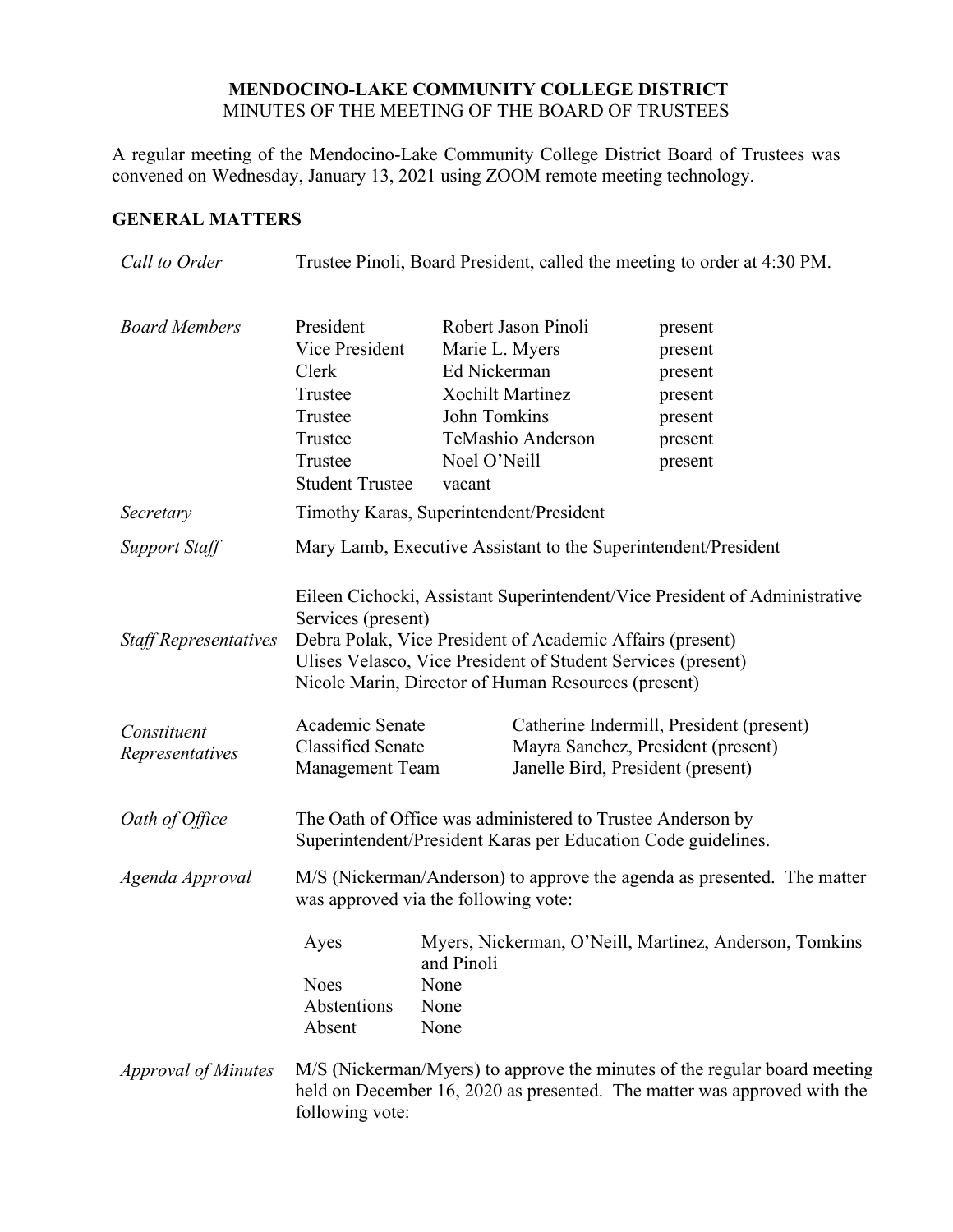| Ayes        | Martinez, Myers, Nickerman, O'Neill, Anderson, Tomkins, |
|-------------|---------------------------------------------------------|
|             | and Pinoli                                              |
| <b>Noes</b> | None                                                    |
| Abstentions | None                                                    |
| Absent      | None                                                    |

#### **CLOSED SESSION**

The Board adjourned to Closed Session at 4:36 PM with Board President Pinoli stating items 3.2 and 3.4 would be discussed in closed session.

#### **OPEN SESSION**

*Report of Action Taken in Closed Session* The Board returned to open session at 5:19 PM with Board President Pinoli reporting the following action taken in closed session: On Item #3.2, by a vote of 7-0, the Board voted to return Mr. Tripp's Government Tort Claim as untimely and reject the application for late claim relief.

There was no action taken on Item 3.4.

*Public Comments* There were no comments from the public.

#### **PRESIDENT AND ADMINISTRATION REPORT**

A written report was presented by Superintendent/President Karas who added the following information:

Superintendent/President Karas welcomed and wished everyone a Happy New Year. He shared that this Friday, January 15, 2021, will be our Spring inservice. Spring semester classes will be starting on Tuesday, January 19, 2021 with the observance of the Dr. Martin Luther King holiday taking place on Monday, January 18, 2021.

There has been quite a bit of news in the media recently about vaccinations being dispensed in the area. Phase 1A is taking place now with phase 1B to follow soon. College staff has been working hard to get vaccinations for our employees. We have offered to hold a community clinic at the college but have not yet heard back from the County Health Department regarding this request. We have also been in contact with members of the Board of Supervisors in order to garner their support of holding these clinics.

Trustee Martinez asked about the shortfall in enrollments and asked if we are going to be reimbursed even though we have declining enrollments. Superintendent/President Karas responded informing her we are currently in a hold-harmless situation so we would still be reimbursed by the state at our current reimbursement rate.

## **CONSENT AGENDA**

M/S (Tomkins/Nickerman) Board of Trustees does hereby approve the Consent Agenda as presented. The consent agenda was approved with the following vote: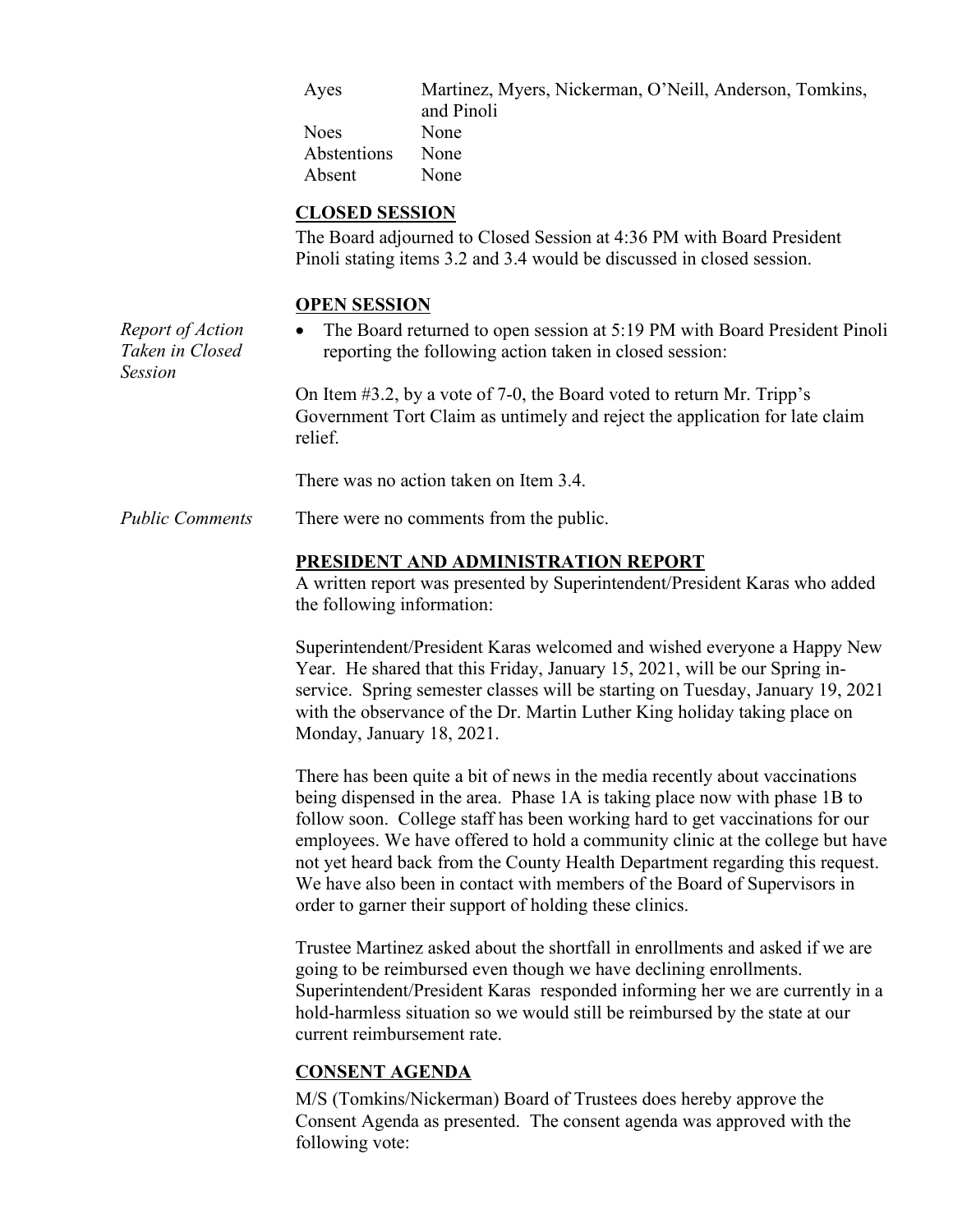| Ayes        | Martinez, Myers, Nickerman, Anderson, Tomkins, O'Neill, |
|-------------|---------------------------------------------------------|
|             | and Pinoli                                              |
| <b>Noes</b> | None                                                    |
| Abstentions | None                                                    |
| Absent      | None                                                    |

Items with an asterisk \* were approved by one motion as the Consent Agenda.

#### **Personnel**

*Consideration to approve personnel list – Part-Time Faculty* \*RESOLVED, That the Mendocino-Lake Community College District Board of Trustees does hereby approve the employment of the Part-Time Faculty for the Spring 2021 semester as presented pending receipt of all necessary employment eligibility requirements. *Consideration to ratify Resignations – Classified and Full-Time (Categorical) Faculty* \*RESOLVED, That the Mendocino-Lake Community College District Board of Trustees hereby ratify the resignations of Kaye Boswell, Budgets and Grants Technician effective December 15, 2020 and Maria Avina Patino, CAMP Counselor, effective January 15, 2021 as presented. **Other Items** *Fiscal Report as of November 30,, 2020* \*RESOLVED, That the Mendocino-Lake Community College District Board of Trustees hereby accept the fiscal report as of November 30, 2020 as presented. *Donations* \*RESOLVED, That the Mendocino-Lake Community College District Board of Trustees hereby accepts the donations to Mendocino College by Vicky Watts. **ACTION ITEMS** *Contracts and Agreements – Quarterly Ratification* After reviewing the information and discussion, the board took the following action: M/S (O'Neill/Nickerman) that the Mendocino-Lake Community College District Board of Trustees does hereby ratify the contracts and agreements as presented with the following vote: Ayes Martinez, Myers, Nickerman, Anderson, O'Neill, Tomkins and Pinoli Noes None Abstentions None Absent None *Board Policy Additions and Revisions – Second Reading* After reviewing the information presented and discussion, the board took the following action: M/S (Anderson/Myers) that the Mendocino-Lake Community College District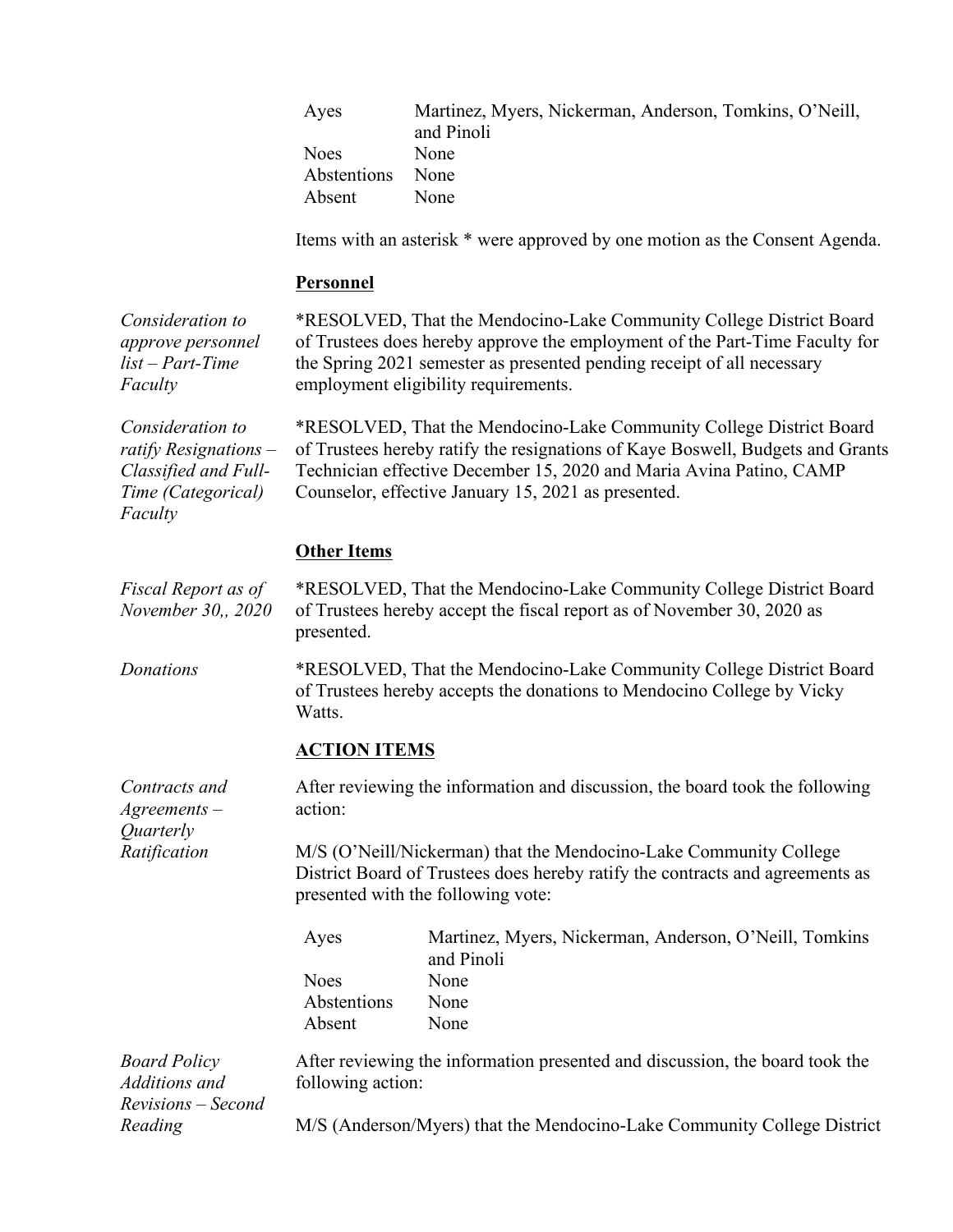Board of Trustees does hereby adopt the additions and/or revisions to Board Policy 3540, Board Policy 7240, Board Policy 7350 and Board Policy 7385 as presented with the following vote:

| Ayes        | Martinez, Myers, Nickerman, O'Neill, Anderson, Tomkins |
|-------------|--------------------------------------------------------|
|             | and Pinoli                                             |
| <b>Noes</b> | None                                                   |
| Abstentions | None                                                   |
| Absent      | None                                                   |

## **INFORMATIONAL REPORTS**

| Mendocino College<br>Foundation, Inc.                                  | A written informational report was submitted by the Eliza Fields,<br>Administrative Assistant to the Foundation and Joe Atherton, Director of<br>Fiscal Services.                                                                                                                             |  |  |  |
|------------------------------------------------------------------------|-----------------------------------------------------------------------------------------------------------------------------------------------------------------------------------------------------------------------------------------------------------------------------------------------|--|--|--|
| <b>Constituents Group</b><br>Reports                                   | <b>Academic Senate</b><br>A written report was submitted by Academic Senate President Indermill.<br>Academic Senate Indermill stated she had nothing to add this evening.                                                                                                                     |  |  |  |
|                                                                        | <b>Classified Senate</b><br>A written report was submitted by Classified Senate President Mayra Sanchez<br>who stated she had nothing to add.                                                                                                                                                 |  |  |  |
|                                                                        | <b>Management Team</b><br>A written report was submitted by Management Team President Janelle Bird<br>who had nothing to add.                                                                                                                                                                 |  |  |  |
| <b>Board Policy</b><br>Additions and<br>$Revisions - First$<br>Reading | Board policy 5120 - Transfer Center; Board Policy 5130 - Financial Aid;<br>Board Policy 7211 – Minimum Qualifications – Faculty; and 7251 – Emeritus<br>Status were presented for review. Discussion and/or adoption of these<br>policies will take place at the February 2021 board meeting. |  |  |  |
|                                                                        | <b>TRUSTEE COMMUNICATION</b>                                                                                                                                                                                                                                                                  |  |  |  |
| Effective Trusteeship<br>and Board Chair<br>Workshops                  | Trustees discussed the upcoming Effective Trusteeship and Board Chair<br>workshops which will be taking place in a virtual format and running January<br>20, 2021 through January 22, 2021.                                                                                                   |  |  |  |
|                                                                        | After discussion, trustees were directed to let Executive Assistant Lamb know<br>by Friday if they are interested in attending so we can get them registered.                                                                                                                                 |  |  |  |
| <b>Trustee Reports</b>                                                 | Trustees commented orally on their recent college-related activities.                                                                                                                                                                                                                         |  |  |  |
|                                                                        | Trustee Anderson stating he is hearing good things about the college in the<br>community and told the staff to keep up the good work.                                                                                                                                                         |  |  |  |
|                                                                        | Trustee Martinez expressed her thanks and added it is a privilege to work with<br>everyone.                                                                                                                                                                                                   |  |  |  |